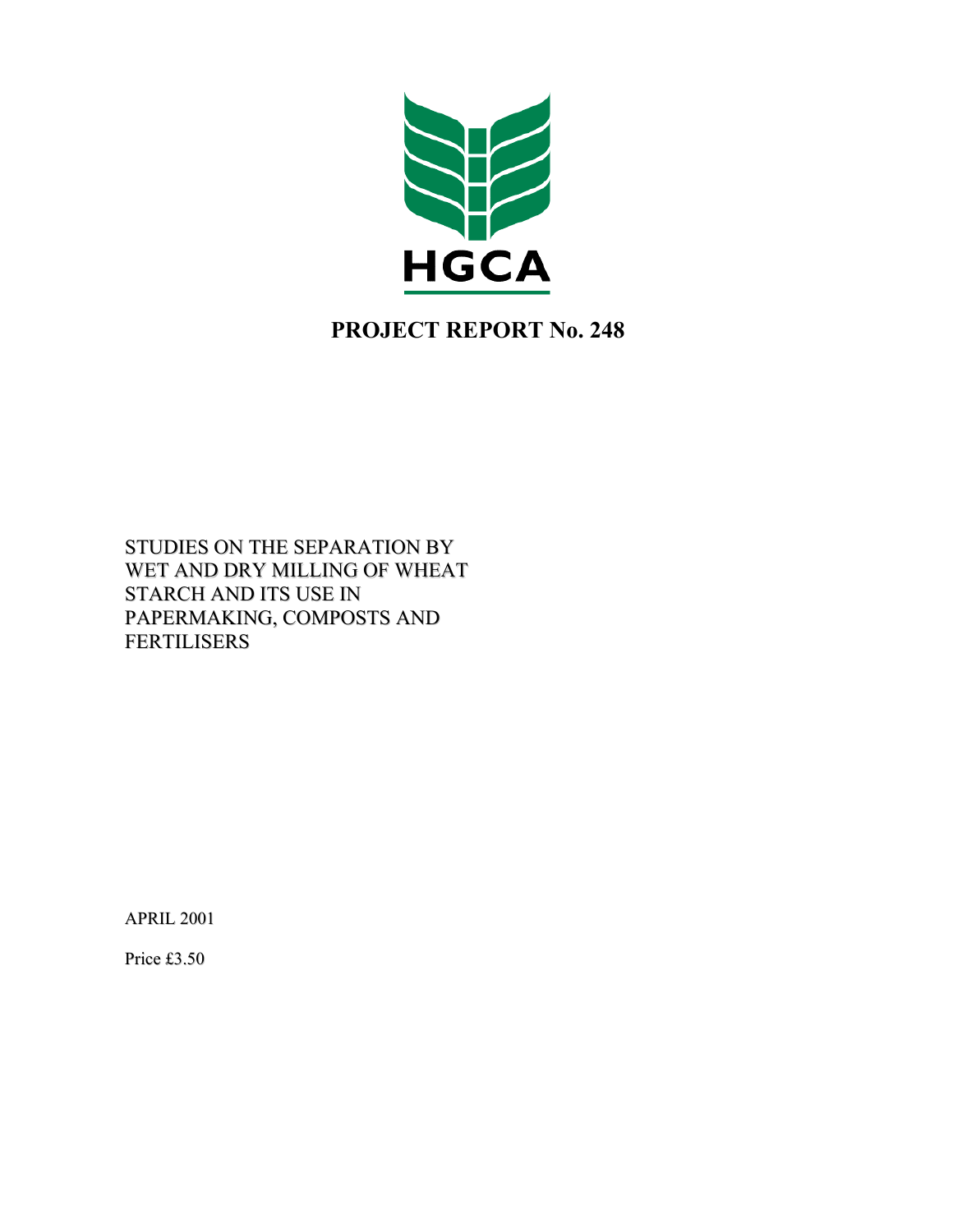# **STUDIES ON THE SEPARATION BY WET AND DRY MILLING OF WHEAT STARCH AND ITS USE IN PAPERMAKING, COMPOSTS AND FERTILISERS**

by

# STANLEY P. CAUVAIN

# Campden and Chorleywood Food Research Association, Chipping Campden, Gloucestershire GL55 6LD

This is the final report of a three-year project which started in October 1997. The work was funded under the EU "EUREKA!" programme and the "Wheat for Industrial Needs" project (project no. 169311). Funding for the work at CCFRA was provided equally by MAFF (£250,000 - project no. CEO163) and HGCA (£250,000 - project no. 1997). A copy of the full EUREKA! report can be obtained by contacting Dr. Cauvain at CCFRA.

The Home-Grown Cereals Authority (HGCA) has provided funding for this project but has not conducted the research or written this report. While the authors have worked on the best information available to them, neither HGCA nor the authors shall in any event be liable for any loss, damage or injury howsoever suffered directly or indirectly in relation to the report or the research on which it is based.

Reference herein to trade names and proprietary products without stating that they are protected does not imply that they may regarded as unprotected and thus free for general use. No endorsement of named products is intended nor is any criticism implied of other alternative, but unnamed products.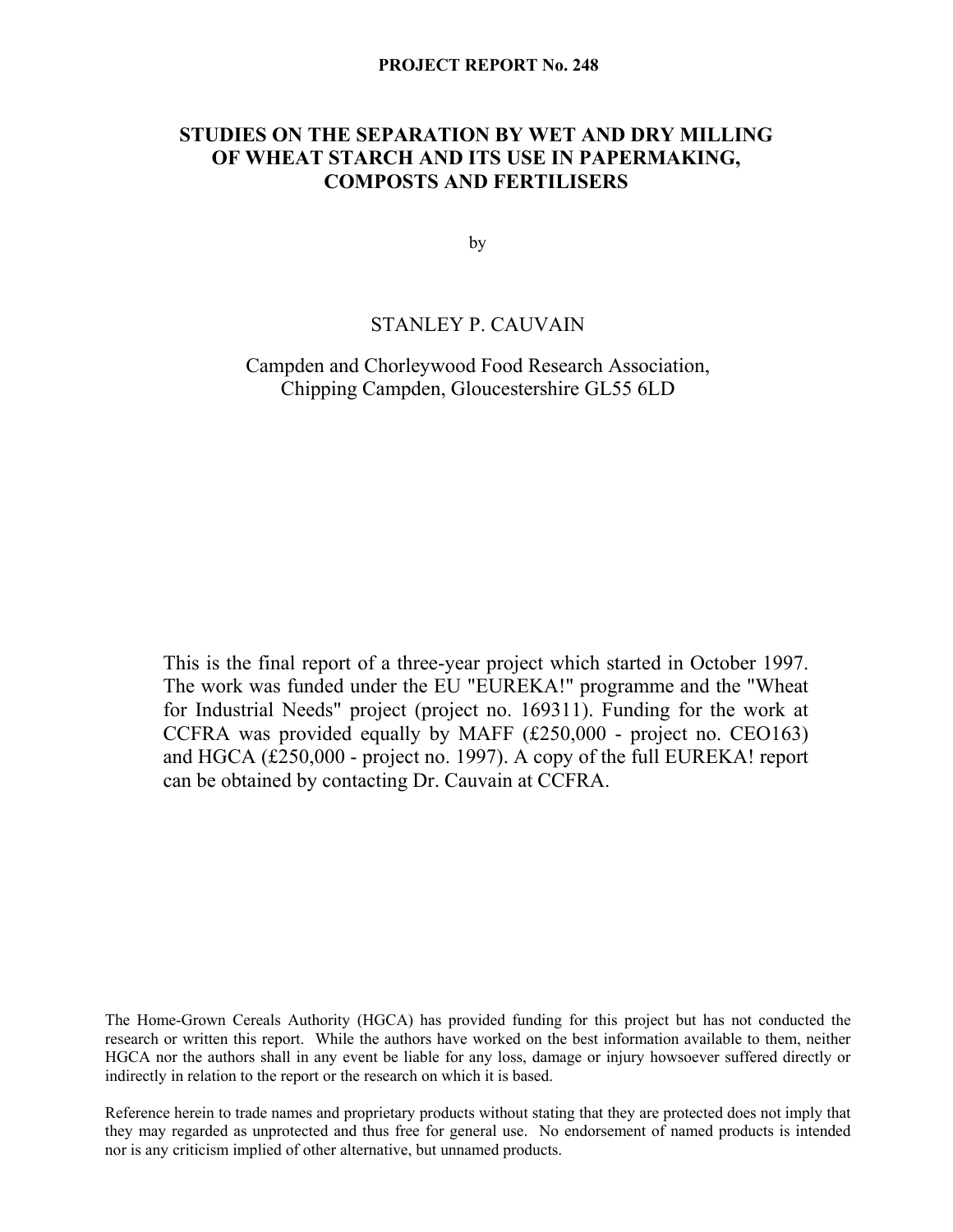### **Abstract**

This EUREKA! project involved 10 academic and industrial partners in four European countries. The general aim was to improve the scope of application of wheat and wheatderived products (starch, gluten and bran) by improving the economy of wheat with respect to other crops. To achieve this objective the integrated production chain was studied to allow better definition of raw material and intermediate product characteristics with respect to enduse requirements.

The project was designed around three inter-linked themes with sub-tasks in each theme:

- Theme I covered endosperm development, structure and fracture mechanics and both encompassed dry and wet processing technologies.
- Theme II evaluated grain processing technologies and investigated use and upgrading of milling co-products.
- Theme III investigated links between flour processing and product quality and the evaluation of the suitability of starch from new processing technologies in key applications.

Factors involved in the formation of A-type and B-type starch granules and their relative quantities were identified. Understanding such mechanisms can provide varieties with improved fractionation characteristics and lead to improved end-use performance.

A range of 500 wheat lines and varieties were assembled and grown in nursery conditions over 3 years. Environmental effects were important in determining endosperm texture and the ratio of A:B starch granules. This study showed that these characteristics are under both genetic and environmental control.

The mechanical properties of wheat endosperm and the effects of moisture content were measured, as well as fracture energies during crack propagation. Such studies, along with data on grain shape, provide information which can be used to improve the separation of endosperm and bran during milling.

A range of pre-treatments of wheat before milling was evaluated. Since the end-products are not required for human consumption, it was possible to include both physical and chemical pre-treatments. The role of wheat moisture, de-branning, the uptake of salts and the effects of enzyme additions were evaluated.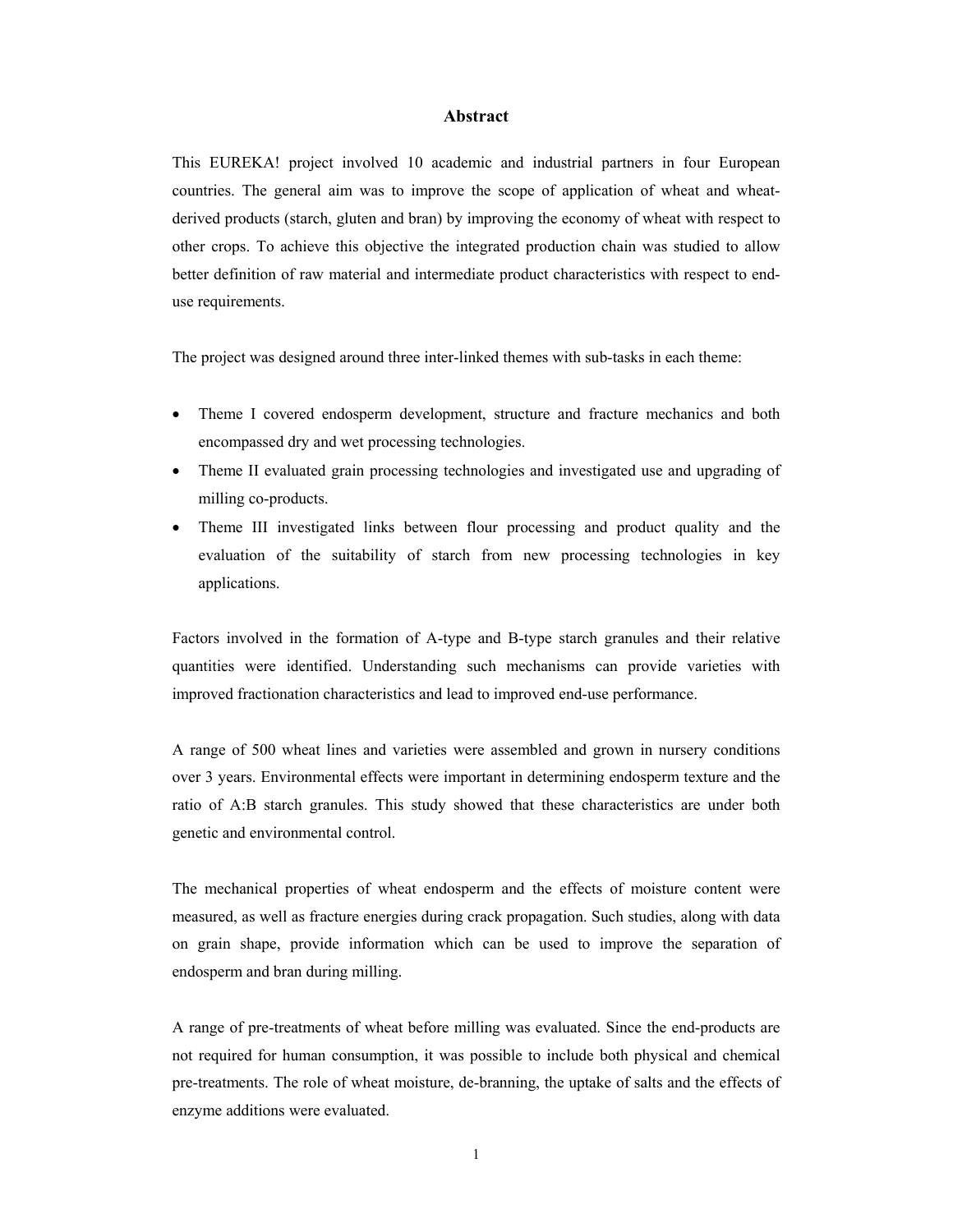Comparisons between different milling techniques were made for their efficiency in the separation of endosperm and bran. The Satake Peritec pearler, a Jackering system and pin milling were investigated. Separation of starch and gluten was studied using pilot-scale experiments using combinations of variations in temperature, dry matter content and high and low energy inputs.

Two specific non-food end-uses were investigated. Flour and starch were evaluated in papermaking where very low-protein flours exhibited some potential. Branny materials were used successfully in the manufacture of composts and fertilisers.

The economics of the conversion of wheat to industrial products are complex and depend on a number of factors including market prices and total product values (i.e. the sum of starch + protein + bran). This project did not identify a significant cost advantage for wheat compared with other starch-rich crops.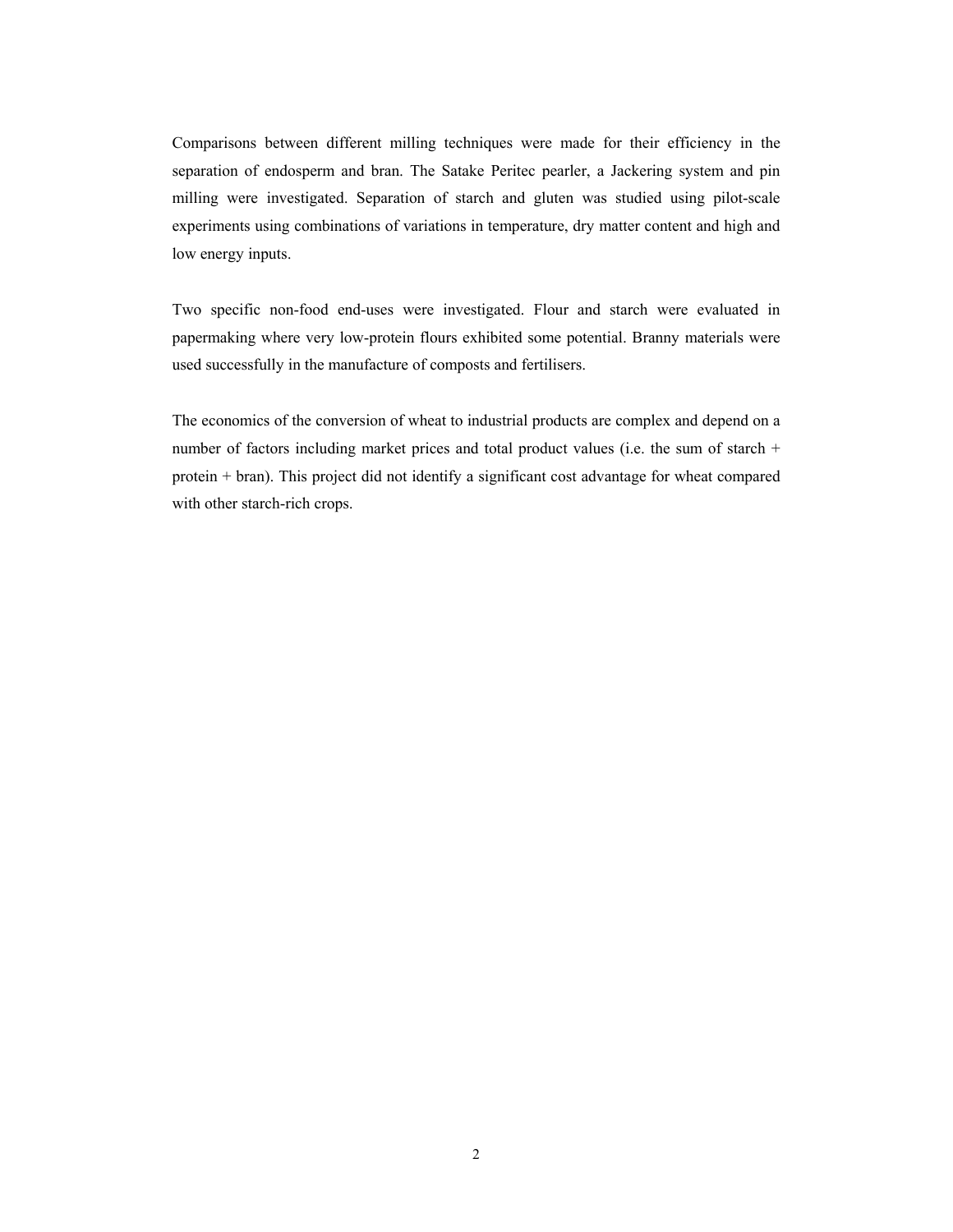#### **Summary**

#### **Introduction and Objectives**

The success of EU wheats as a renewable agro-industrial product depends to a large extent on its suitability for end-use and general profitability. For breadmaking, EU wheats have to compete with Canadian and US wheats on price/performance ratio. In other areas wheat competes with other crops, e.g. as a source for the production of starch. The general aim of the project was to improve the scope of application of wheat and wheat-derived products (starch, gluten) by improving the economy of wheat. Economy is defined as the net value of wheat products like flour, bran, starch, and gluten minus the costs of wheat and its integral processing costs. To achieve this, the project combined innovative scientific approaches with the concept of the integrated production chain allowing a better definition and control of quality parameters.

The main problems for wheat starch are related to protein and lipid contamination, viscosity characteristics and the economy of use. In fact, the price of wheat starch is considered by the wheat starch industry as the primary factor restricting its non-food use and a further expansion of the EU wheat starch industry. The co-product gluten also has limitations to its use, caused by discolouration, starch contamination and product variability.

The utilisation of wheat and wheat products in non-food applications is limited. In some cases the use of constituents is identified but the wheat product is economically uncompetitive. In other cases, cheap co-products of wheat processing are available but insufficient research has been done to develop a conversion process enabling their utilisation. The strategy adopted includes the development of an improved understanding of the variation in mechanical properties of raw materials in relation to processing, and hence enables improvements to be made in established conventional wheat processing for food uses. At the same time, an improved physiological understanding of wheat development and of wheat starch biochemistry opens up new ways to dramatically increase the yield and purity of wheat's prime industrial product, wheat starch.

Grain fractions, as starting materials for industrial uses must be obtained at minimal processing costs. Starch and gluten production by current methods is heavily dependent upon water usage and subsequent disposal. The economics of the process are heavily influenced by the need to ensure environmentally responsible disposal. The application of wet technologies, necessary for the production of concentrated fractions, is unavoidable when aiming at higher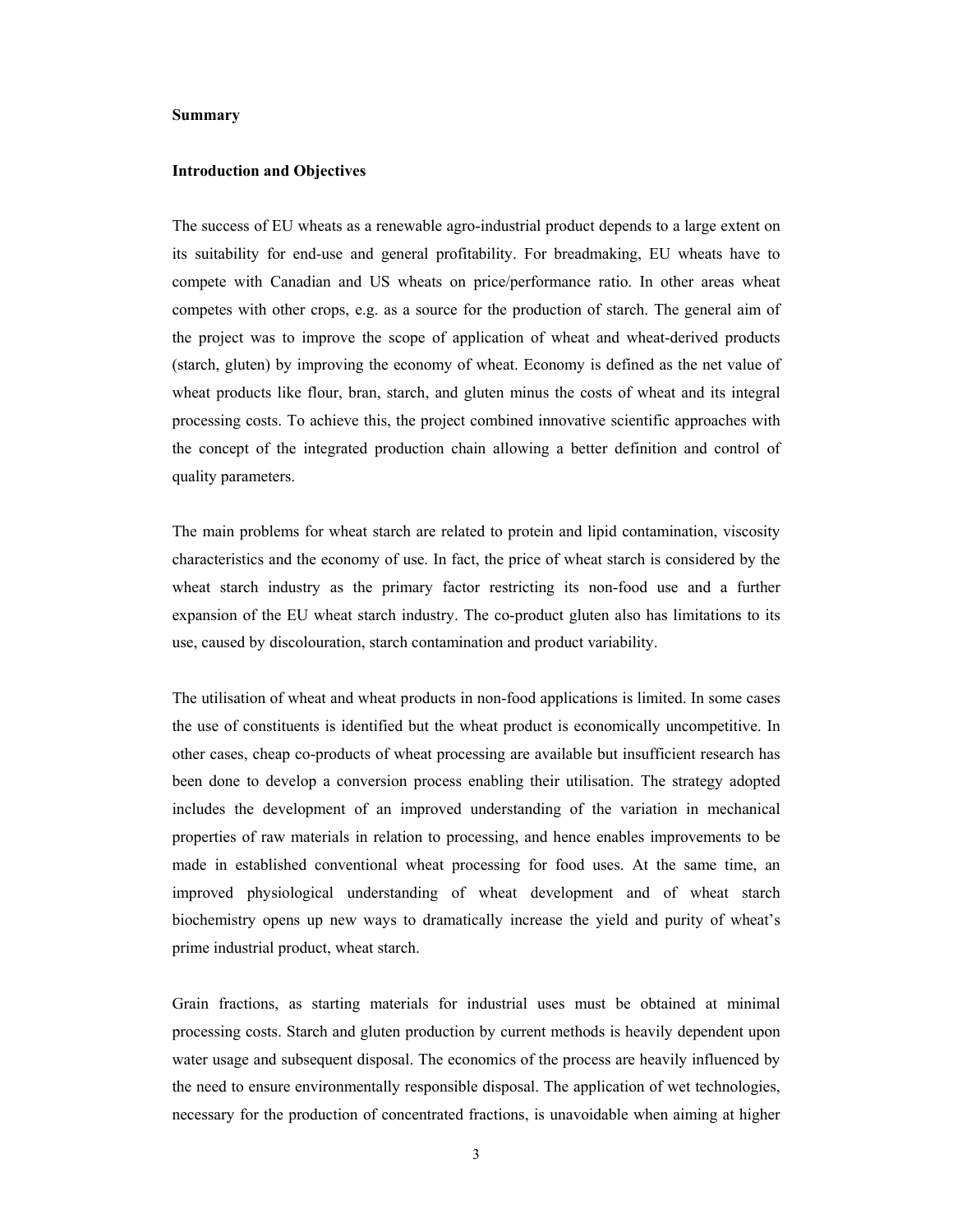added value products. Optimisation and adaptation of both dry and wet fractionation technologies by improving raw materials and a better definition of production requirements, will open new and promising perspectives for the wheat processing industry of the future.

In order to achieve this perspective, the project was designed around three themes: -

- Endosperm development, structure and fracture mechanics
- Grain processing and upgrading of co-products
- Flour processing and product quality

#### • *Theme I*

Endosperm development, structure and fracture mechanics aim at a better understanding of the relationship between structural and mechanical aspects of wheat endosperm fractionation. Modelling the mechanical properties of endosperm allows the development of improved dry fractionation technologies (leading to improved separation, performance and better-defined fractions).

Wet separation of wheat flour results in two main products: A starch and gluten. The yield of A starch is determined by both the endosperm content of the grain and the relative amount of large so-called A starch granules. Understanding the physiological basis of starch granule formation will open new ways to produce high yielding wheat varieties. The purity of wheat starch is an important quality criterion. Background research into the identity of specific starch granule bound proteins and their mechanism of interaction will lead to new strategies to further purify starch at lower processing costs.

#### • *Theme II*

Grain processing and upgrading of co-products, aims at a) integrating knowledge of Theme I in the development of new breeding and growing concepts for raw material improvement, b) the improvement of dry separation by adaptation of current pretreatments based on fundamental information from Theme I, and c) improving the added value of co-products from dry and wet separation processes.

# • *Theme III*

Flour processing and product quality, integrates knowledge of Themes I and II in the development of adapted processing concepts. At the same time Theme III aims at the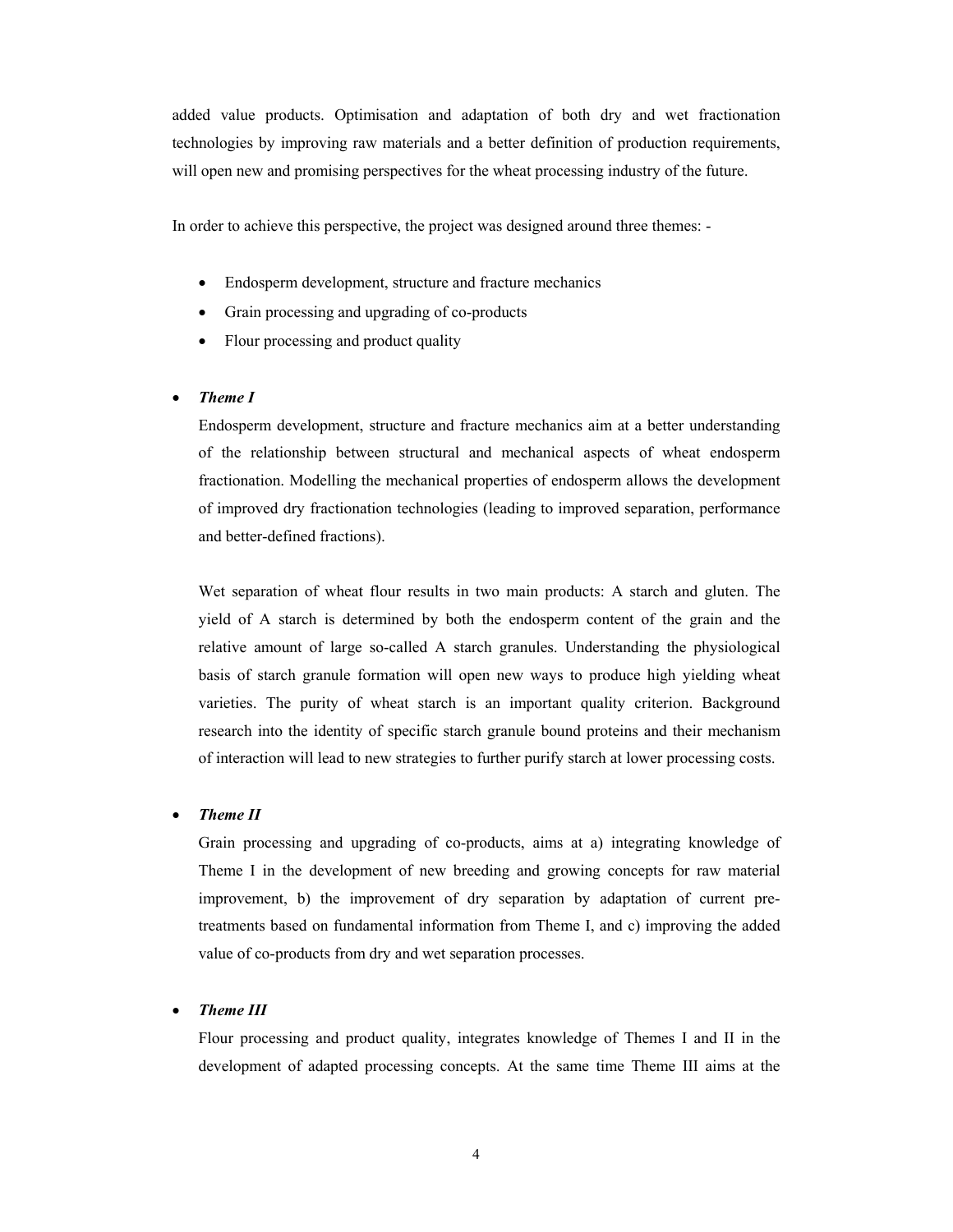evaluation of the suitability of starch and gluten from these new processes in key areas of application.

In achieving the stated objectives a series of tasks was addressed. These tasks formed a chain of requirements. It starts with the definition of both food and non-food related economic and quality restrictions and must lead to optimisation of the starting material and perfecting the separation processes. This will result in the production of a series of gluten and starch evaluated for non-food applications. The clear purpose of this 'production chain' is improve the economic utilisation of wheat starch to such an extent that it will be able to replace other starch sources on the European market and generate additional flexibility for wheat as an industrial crop in the EU.

#### **Potential benefits to Levy Payers**

This project was aimed at the concurrent development of dry and wet wheat processing technology specifically designed for the food or non-food application of wheat constituents.

Wheat starch needs to be cheap and of constant high quality, that is devoid of proteins and lipids. These contaminants cause problems in derivatization in terms of product homogeneity, appearance (colour) and conversion (viscosity, filtration). As a potential source of starch, wheat has several advantages over maize and potato. The growing of wheat requires far less agro-chemicals such as pesticides. Wheat is relatively easily stored and is available throughout the year. However, wheat endosperm contains two types of starch granules. In addition to large A-type starch granules wheat seeds contain a large amount (15-30%) of smaller B-type starch granules. Moreover, isolated wheat starch contains a variety of associated proteins and lipids. These factors negatively influence the yield and quality of wheat starch. In addition, these factors together with the storage proteins (gluten) determine the hardness of the endosperm in an unknown manner. The harder the endosperm, the greater the loss in terms of damaged starch as a consequence of the milling process. In terms of raw material used these issues are key to the improved utilisation of wheat.

The research described provides important underpinning knowledge on the development of endosperm texture. The molecular biological study has highlighted one of the important processes involved in endosperm development in the growing plant. It has also contributed to the fundamental understanding of plant growth regulatory factors. The biochemical studies have established the basis for practical means to modify the unwanted interactions in the endosperm. The combination of botanical, analytical and mechanical approaches has helped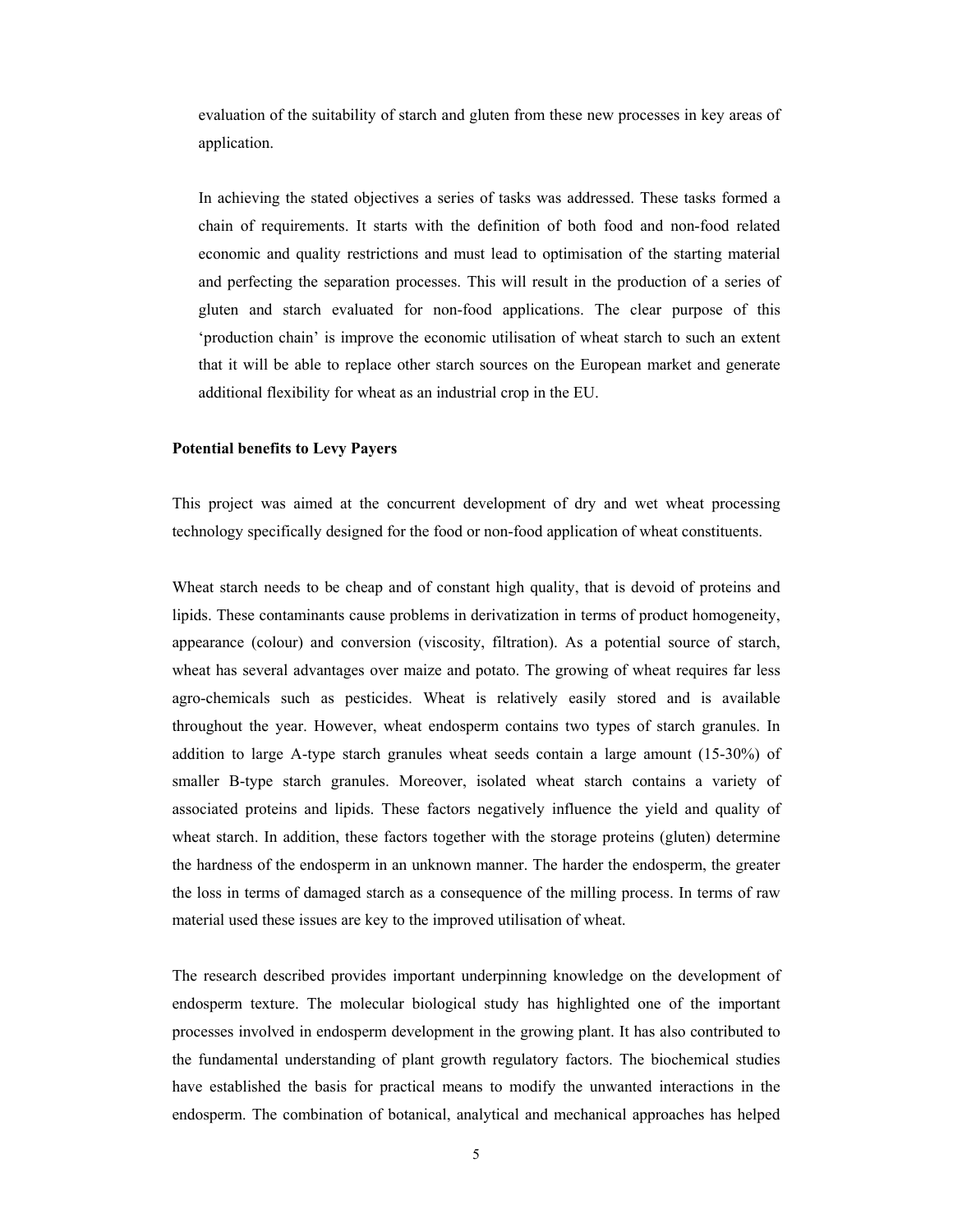to identify the forces which determine the mechanical fracture of endosperm. This knowledge will open up new and more effective means of separating starch and gluten and improve their suitability for end-use. The tools developed and knowledge obtained will improve our understanding of the processing of other plant seeds (maize, barley).

The technical benefits from the project include improved knowledge of grain fractionation and methods of separating the starch and protein components. Pre-treatment of the grain may add to production costs but improved raw material quality may be offset by lower end-use costs.

A new use for bran to a major by-product from flour milling processes has been identified and evaluated on a semi-industrial scale. Composted bran materials have a number of potential uses in horticulture.

The economics of the conversion of wheat to industrial products are complex and depend on a number of factors including market prices and the total product (e.g. starch-protein-bran) values involved. The results of this project have not yet identified significant cost advantage for wheat compared with other starch-rich crops. At present the economics advantage appears to be neutral.

#### **Endosperm Development**

Institutes involved:

Centre for Phytotechnology UL/TNO, TNO Department of Applied Plant Sciences, CCFRA

Several approaches were undertaken to identify factors involved in the formation of A-type and B-type starch granules. The formation of B-type starch granules in wheat endosperm was studied using TEM and CSLM techniques. B-type granules were formed in protrusions emanating from A-type granule containing amyloplasts. These protrusions form connections between amyloplasts.

To identify a possible primer for starch biosynthesis, self-glucosylating proteins were studied. It was found that two different classes of proteins could be identified: RGP1 and RGP2. Several characteristics of these proteins were determined as well as the effects of over expression and antisense inhibition. The proteins are not likely to be starch primers, but do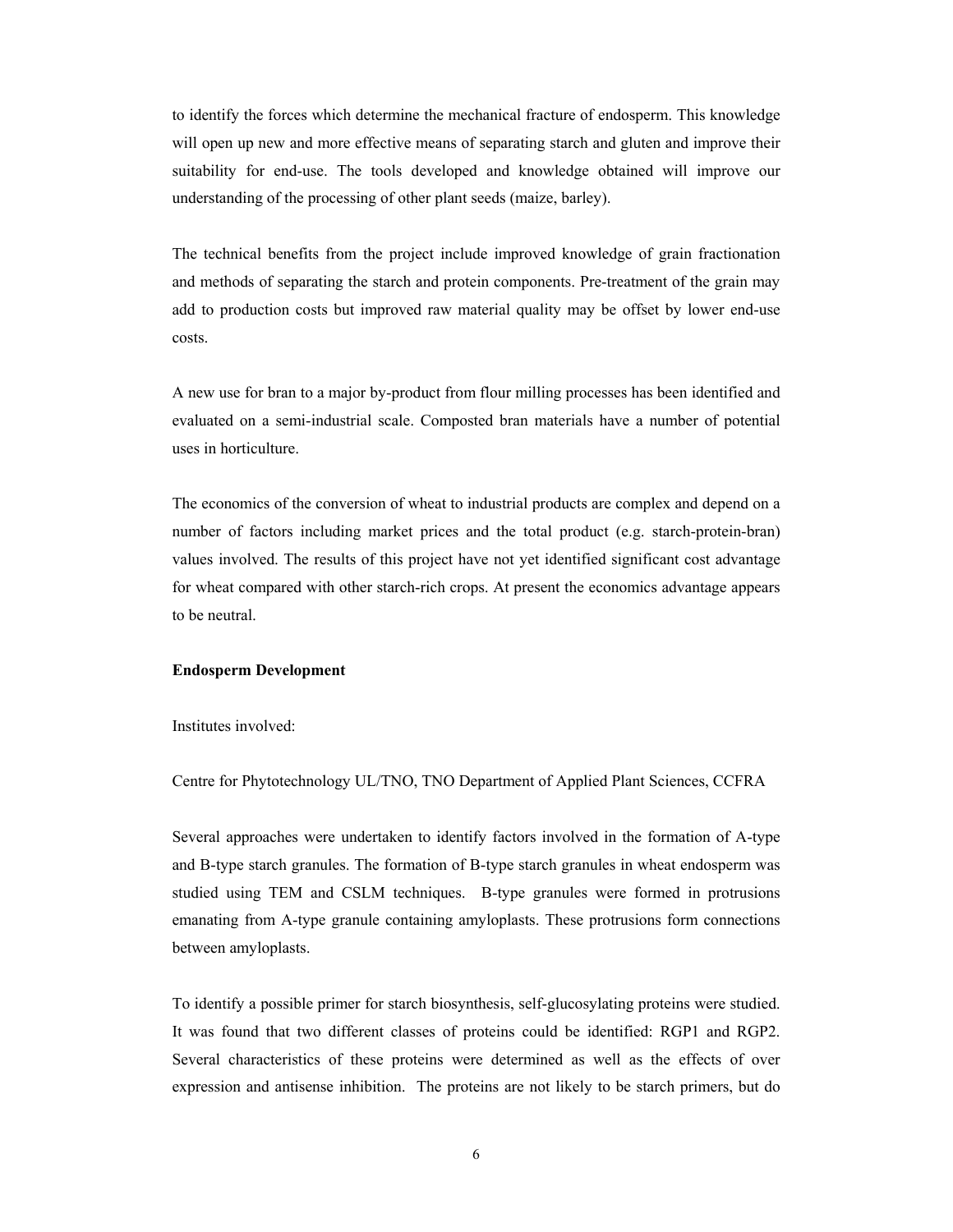play a role in sugar metabolism. Starch granules from transgenic plants that have altered RGP1 and/or RGP2 expression had altered properties as well.

Studies on the effects of low light and high temperature on grain and starch granule development, showed that the amount of B-type granules was not correlated with the degree of endoreduplication. This suggests that endoreduplication does not cause the process of protrusion formation.

The previously identified protein unique to the *Triticeae* tribe of cereals (wheat, rye, barley) was analysed. This protein could only be identified in starches having a bimodal size population of granules, and a unique oblate ellipsoid form for the larger A-type granules. Attempts to purify this protein did not yield a sample suitable for sequencing.

#### **Grain And Tissue Mechanics And Dynamics Of Treatments**

Institutes involved:

#### CCFRA, INRA, LMGC-CNRS, University of Reading

During production of starch from wheat, a dry fractionation is performed to separate endosperm from bran and germ, and to grind the endosperm to flour prior to wet separation. It is desirable to maximise the amount of flour produced from a given mass of wheat for economic reasons, and to minimise the inclusion of bran and embryo in the flour for reasons of product quality. Simultaneous optimisation of these two constraints is a critical factor in optimising the performance of the dry fractionation process.

Flour particles typically vary in the relative amounts of protein and starch that they contain. By air classification or other means, it is possible to separate starch- and protein-rich fractions from flour, the former being a better starting material for starch production. Practical studies of the efficiency of separation achieved by air jet milling and air classification have been conducted in another task of this project. To optimise the efficiency of such a process and the degree of purification achievable, it is desirable to be able to enhance physical dissociation of starch and protein as discrete particles during dry milling. This may be achieved by modifying the texture by pre-processing of wheat prior to dry fractionation.

It is thought that the mode of initial fracture in wheat may be relevant to the efficiency of separation of endosperm from bran, and this was studied by Finite Element Modelling (FEA),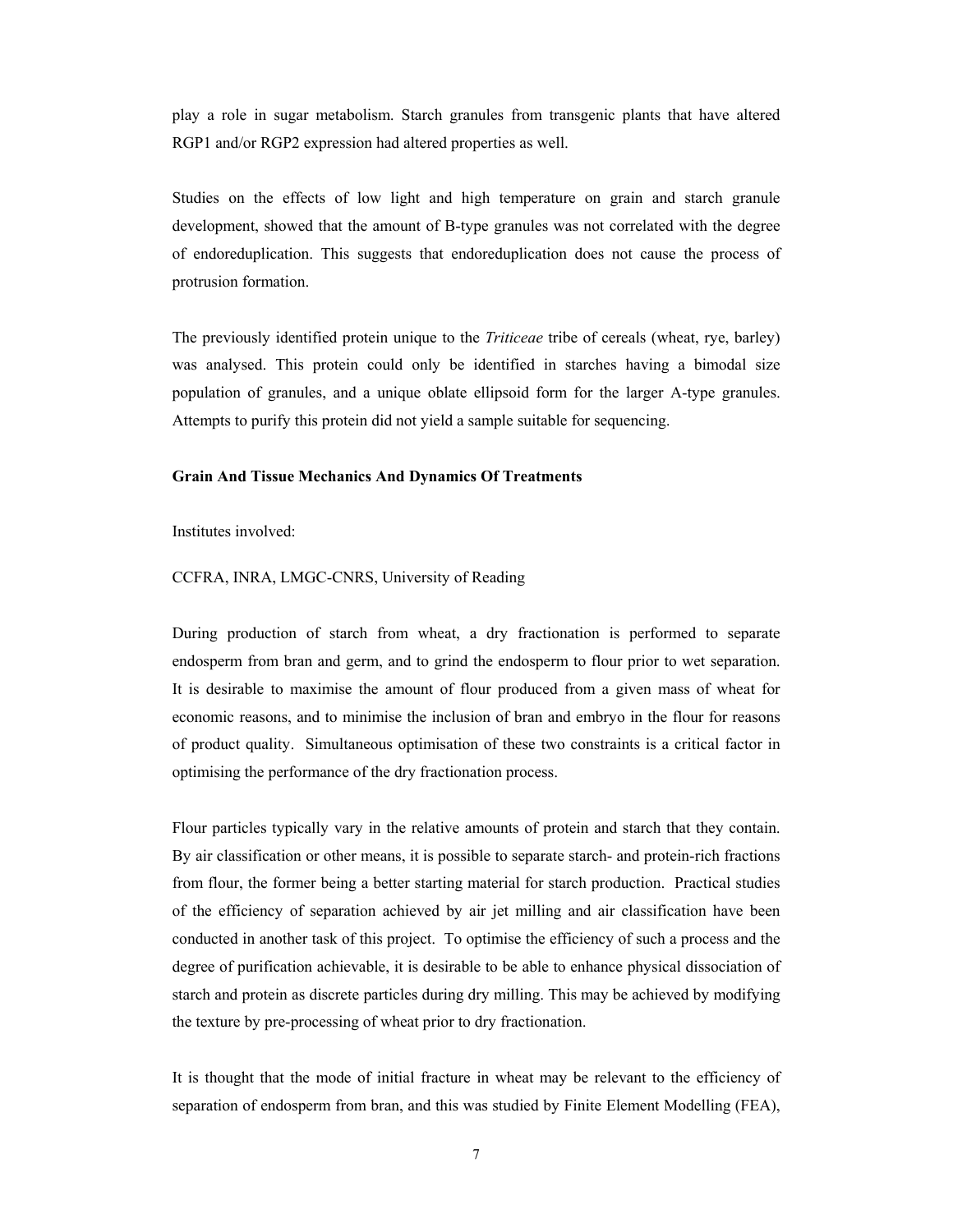using data on the bulk mechanical properties of endosperm measured at Reading University and at LMGC, and using data on grain shape measured at CCFRA.

The mechanical properties of bulk endosperm were measured by the University of Reading and by LMGC. Reading studied the anisotropy of these properties and the effects of moisture content on them, as well as the fracture energies during crack propagation.

LMGC studied the distinction between the properties of 'hardness' and 'virtuousness', used by millers to describe endosperm texture, and used model granular materials to understand the roles of the elastic modulus of the component particles and the adhesion between them in determining fracture properties. 2-D and 3-D models were constructed. Measurements of grain shape for use in the models were made at CCFRA. Grains were embedded in epoxy resin and mounted on a metal stub. Sections were cut using a microtome. The stub was then placed in a fluorescence microscope, using a machined flat to locate it accurately in position. An image of the cut grain surface was taken using a video camera and stored digitally. Further sections were then cut until images had been obtained for the entire length of the grain. By using fluorescence imaging, it was possible to image the aleurone layer and to determine the shape of the endosperm cavity as well as the external shape of the grain.

CCFRA studied several practical pre-treatment regimes and identified one that may assist in reducing endosperm hardness. INRA made practical studies of wheat fractionation on a small scale instrumented mill, and related the applied torque and milling energy to practical measures of the milling quality of wheats from various European sources.

The mechanical properties of wheat endosperm were characterised using a new method for preparing test specimens of a specified geometry. A distinction between virtuousness and hardness was made, based on rupture energy and elastic modulus respectively. This is of benefit in classifying wheat samples so that their suitability for industrial processing can be identified. Using model materials and numerical models, a better understanding has been gained of the effect of adhesion between components at the microstructural level on these properties. The dependence of endosperm properties on moisture content was also determined, with relevance to optimisation of conditioning regimes. Practical conditioning regimes for non-food applications were tested. Conditioning with polyphosphates offered a promising approach for softening wheat endosperm. A small-scale micromill was developed capable of measuring torques and grinding energies for small samples of wheat. A milling index was developed, incorporating the milling energy and information on particle size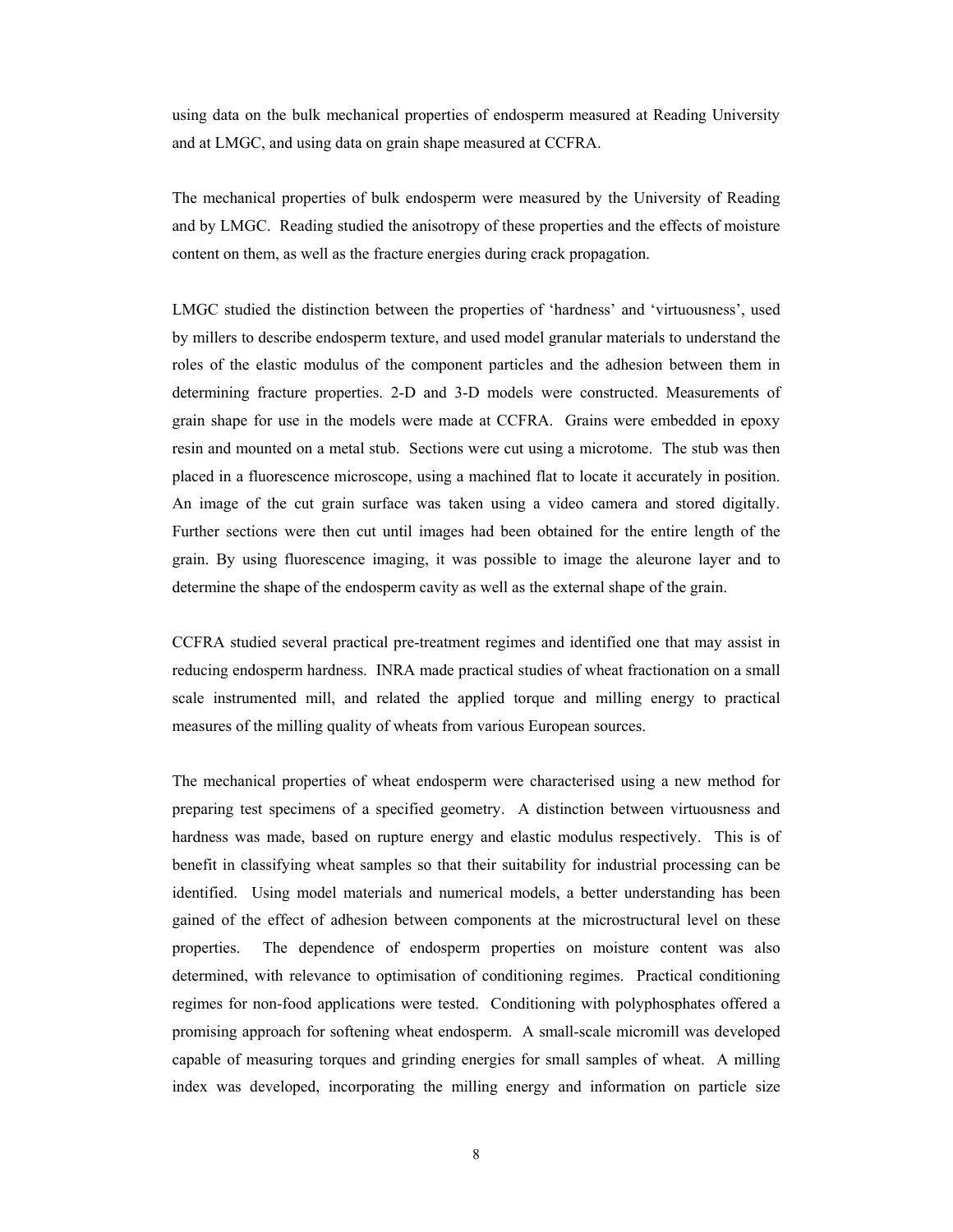reduction and sample purity. This related well to the ranking of milling performance of wheat samples in larger scale milling systems.

#### **Technological Aspects of Physical and Mechanical Treatments**

Institutes involved:

## CCFRA and INRA

The ultimate objective of this task was to improve production of starch-rich and protein-rich fractions from bread wheat by dry milling techniques, thus perhaps avoiding the necessity for wet separation of gluten and starch. It was considered that methods to increase the softness of the endosperm would contribute to this objective, not only in dry milling by giving cleaner fracture at the starch granule surface, but also in wet procedures by reducing losses of starch as swollen damaged granules. Ideally, such treatments would not harm the baking functionality of the protein fraction. The reagents selected for laboratory-scale trials were polyanionic salts, particularly sodium polyphosphates of higher molecular weight, because there was evidence from studies of the fracture of dried pasta that such salts can weaken the interaction between starch granules and the protein matrix. Such salts, cheaply available and non-toxic, and unlikely *a priori* to affect gluten quality, were complementary to the more aggressive chemical treatments being used at INRA-Montpellier for research purposes within this sub-task.

Initial experiments were done with standard wheats that had been de-branned by scouring, to ease the uptake of salts into the endosperm during conditioning. Softening of the endosperm, relative to conditioning with water alone, was judged by the Particle Size Index of white flours produced on a Brabender Quadrumat Junior rollermill. The salts gave significant softening. Similar experiments with grains with intact bran gave a lesser softening effect, presumably because penetration of the salts was hindered by the water-resistant test layers, so grains were subjected to light scouring in an attempt to improve uptake. Penetration of the salts, assessed by scanning electron microscopy (SEM) X-ray microanalysis for phosphorus in cross-sections of treated grain was substantial, but not complete, in the de-branned grain.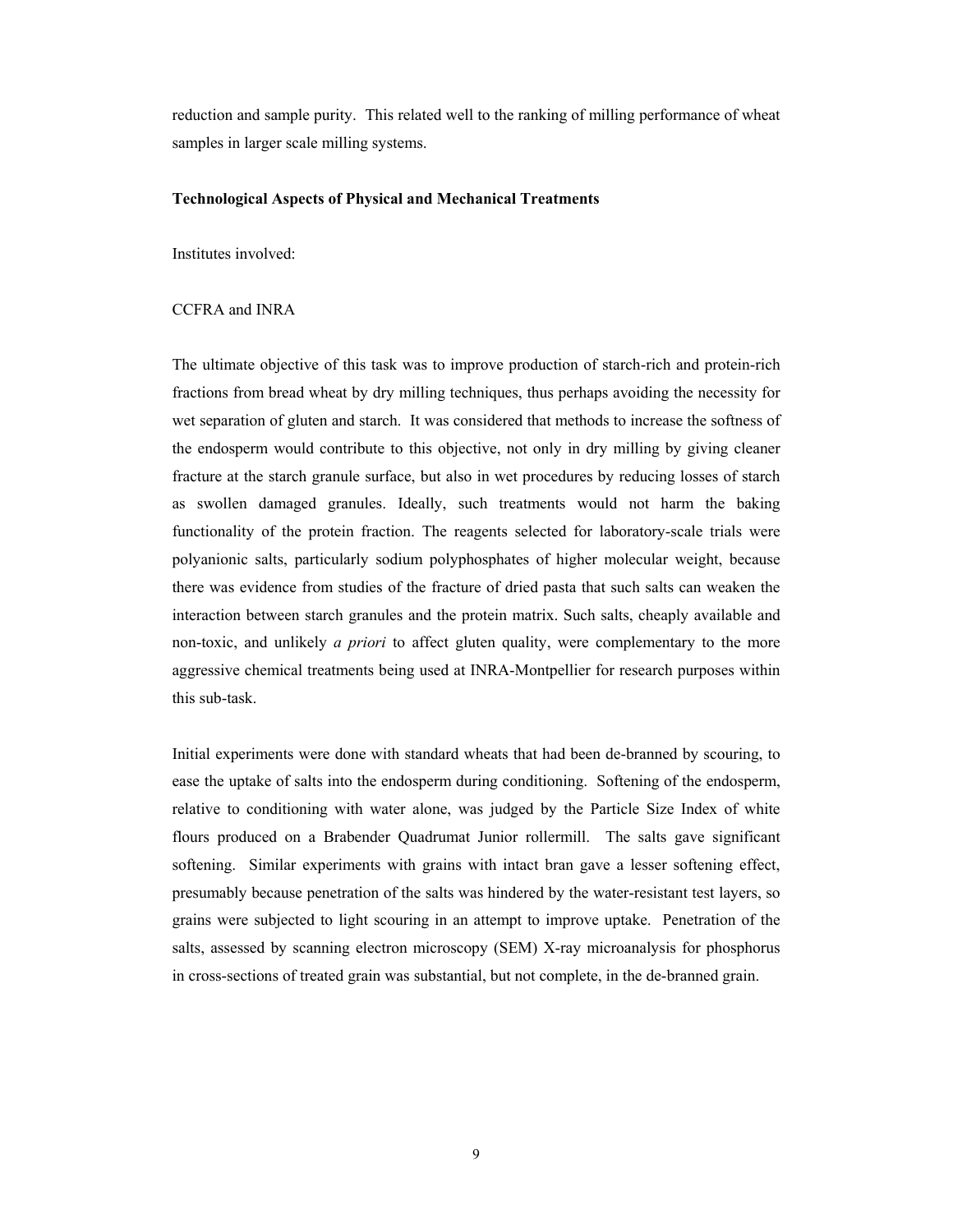#### **Raw Materials**

Institutes involved:

## **ULICE**

The traditional utilisation of wheat for human food mainly as bread and biscuit has been largely taken as major objective by wheat breeders. This has led to the improvement of the raw material for agronomic characteristics: yield, disease and lodging resistance as well as protein content and protein quality for bread and biscuit quality. Efficiency of classical breeding procedure for these traits has been known for many countries in Europe where yield and baking quality have progressed tremendously. This trend has certainly reduced genetic variability for other characteristics among major wheat varieties grown in Europe. In order to improve the scope of industrial application of wheat, new attributes should be addressed that will reduce process cost or enhance commercial product value. These new characteristics could be identified and developed from a genetic variability survey.

The programme developed in 3 steps:

- general germplasm screening,
- examination of elite lines.
- production of samples.

A range of 500 lines and varieties issued from French, European and international sources were collected and grown in a nursery over 3 years.

Elite lines for soft texture of endosperm and ratio of A/b granules were re-examined after seed increase. Only one line had a high A/b ratio and one line a high degree of endosperm softness. A trial network was designed to test both lines under different agronomic environments. Environment effects were quite important for both traits, showing that the characteristics being studied were under genetic and environment control. Further analysis would be necessary to confirm the behaviour of these lines.

Grain samples of line A-type were experimentally mill and micronized. Flours were assessed under air classification with a pilot system. Efficient separation between proteins (fine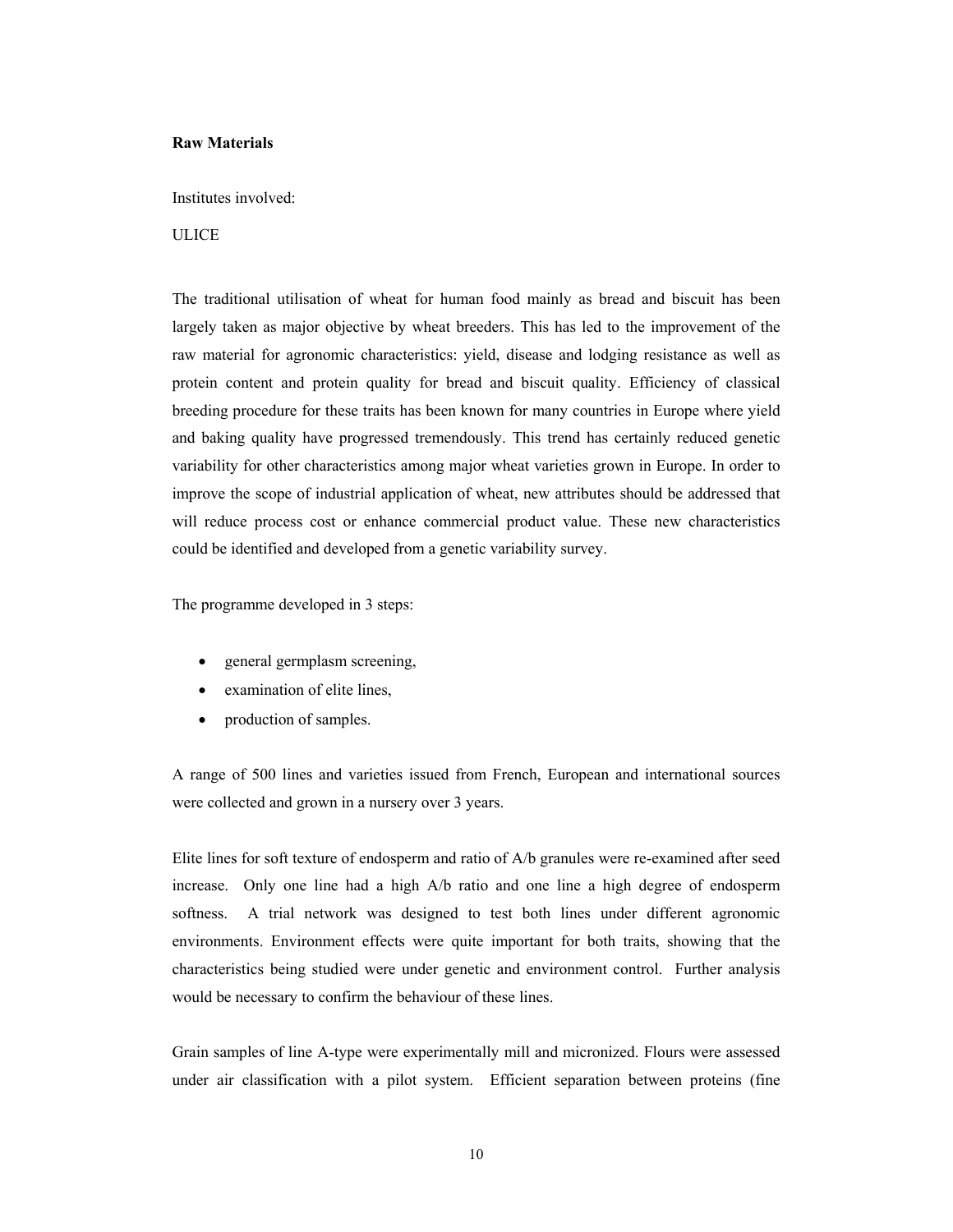particles) and starch fraction (larger particles) was shown to be better than with other control varieties.

At the first stage, two lines of differing endosperm hardness, soft and mid-hard, NSA 2 and ULI3 were multiplied for milling experiment. A second range of lines representing a range of the general genetic variability were further increased and milled for starch extraction analysis. Finally, the high A ratio line was multiplied for starch granule analysis, and small samples of hyper soft were sent for dry fractionation and paper making evaluation.

Evaluation of a large genetic variability for new characteristics did prove to be fruitful as lines were identified that could lead to improvements in process efficiency for milling, dry fractionation and maybe papermaking.

#### **Structural Basis of Grain Fractionation and Pre-Treatments**

Institutes involved:

INRA, University of Reims,TNO Food Research, Meneba Meel BV

Improved control of grain texture and of fragmentation or fractionation processes rely upon a better understanding of various grain interfaces: between starch granule and protein matrix, between endosperm cells, between starchy endosperm, aleurone layer and pericarp. An identification of the bonds or interactions at the various grain interfaces was attempted to devise chemical or physical pre-treatments enabling the achievement of histological or molecular separation through dry or semi-wet procedures. Special emphasis was put on: (i) identification of protein and arabinoxylan components that are present at the surface of the various grain interfaces using micro spectroscopic techniques and (ii) identification of biochemical changes resulting from chemical and mechanical pre-treatments. The chemical and structural characterisation of interfacial components by Raman microspectroscopy suggested that kernel hardness might either result from an increased α-helix conformation of the storage proteins, or from an increase of the ratio of ferulic content to arabinoxylans in cell walls. Among the various chemical pre-treatments of grains using solvents designed to destructurate the various bonds or interactions of the wheat grain (ethanol, sulphuric acid, sodium hydroxide, basic or acid sulphite) the basic sulphite had marked effects on the fractionation behaviour and the chemical composition. The association between chemical pretreatments and new dry processes (ultra-fine grinding of flours) produced low-protein ( $\approx 2\%$ ) starches. However, any conclusion in terms of specific starch-protein (or starch-lipid-protein)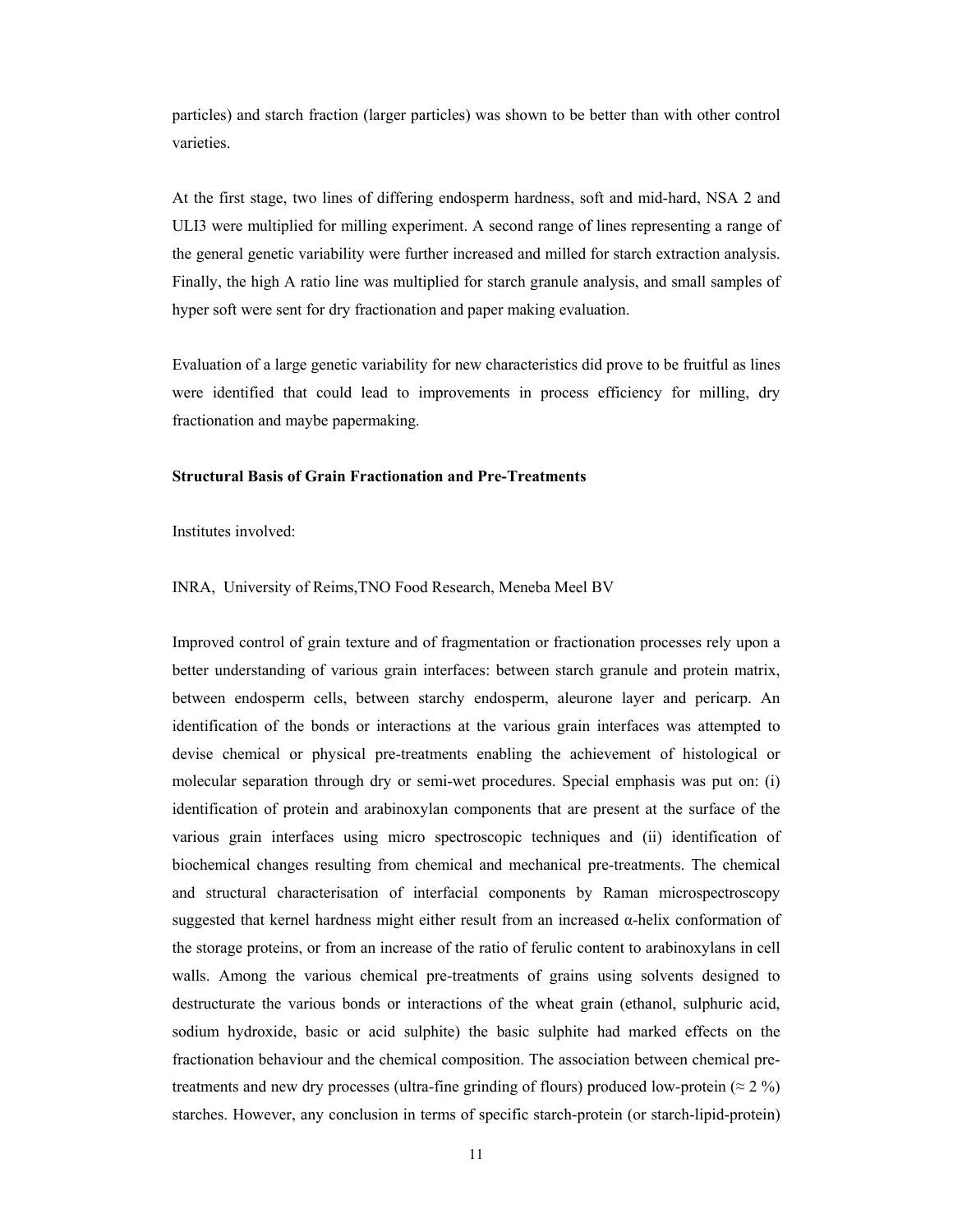bonds or interactions that would make the basis of endosperm hardness or texture were difficult to draw.

The essence of tempering is to increase the toughness of the bran and to reduce the hardness of the kernel. The best result will be obtained if the process is performed uniformly so little variation between kernels occurs.

The effect of a xylanase was tested on a small-scale system that performs measurements on single kernels, the Single Kernel Characterisation System (SKCS).

Enzymes added to the tempering water could, after penetration into the bran layers, help to separate bran from the endosperm. This may lead to a higher flour yield and perhaps also to a reduction in starch damage.

Exploratory tests with the SKCS showed that the peak force measured during crushing mainly resulted from the dry matter of the kernel. Increased moisture content did not alter the required force for crushing. Perhaps the higher endosperm softening at a higher moisture content was compensated for by a higher toughness level of the bran. The effect of xylanase addition was detectable by measuring the peak force/weight. Shortly after conditioning (5 to 8 hours), xylanase addition resulted in an increased peak force/weight. After 24 hours conditioning, the xylanase effect was reversed. As a result the wheat was softer at 24 hours conditioning due to the xylanase. The same effect would be achieved however using higher moisture contents before milling.

Meneba developed an alternative short milling procedure incorporating a pin mill to remove the flour from the bran. In this system a higher moisture content can be applied, which reduces the starch damage level. A reduction of more than 3% was obtained. The particle size distribution of the material was however distinct from conventional starch flour. It was expected that this would cause problems in the separation process. This hypothesis could not be tested on pilot scale.

Other potential improvements were investigated using new milling equipment. In general this equipment reduces the number of milling steps in a mill and it is expected that this will lead to a reduction in starch damage.

Flour samples were obtained from a mill system incorporating the Satake Peritec pearler. In this system the wheat was pearled and subsequently milled in a short system. A comparison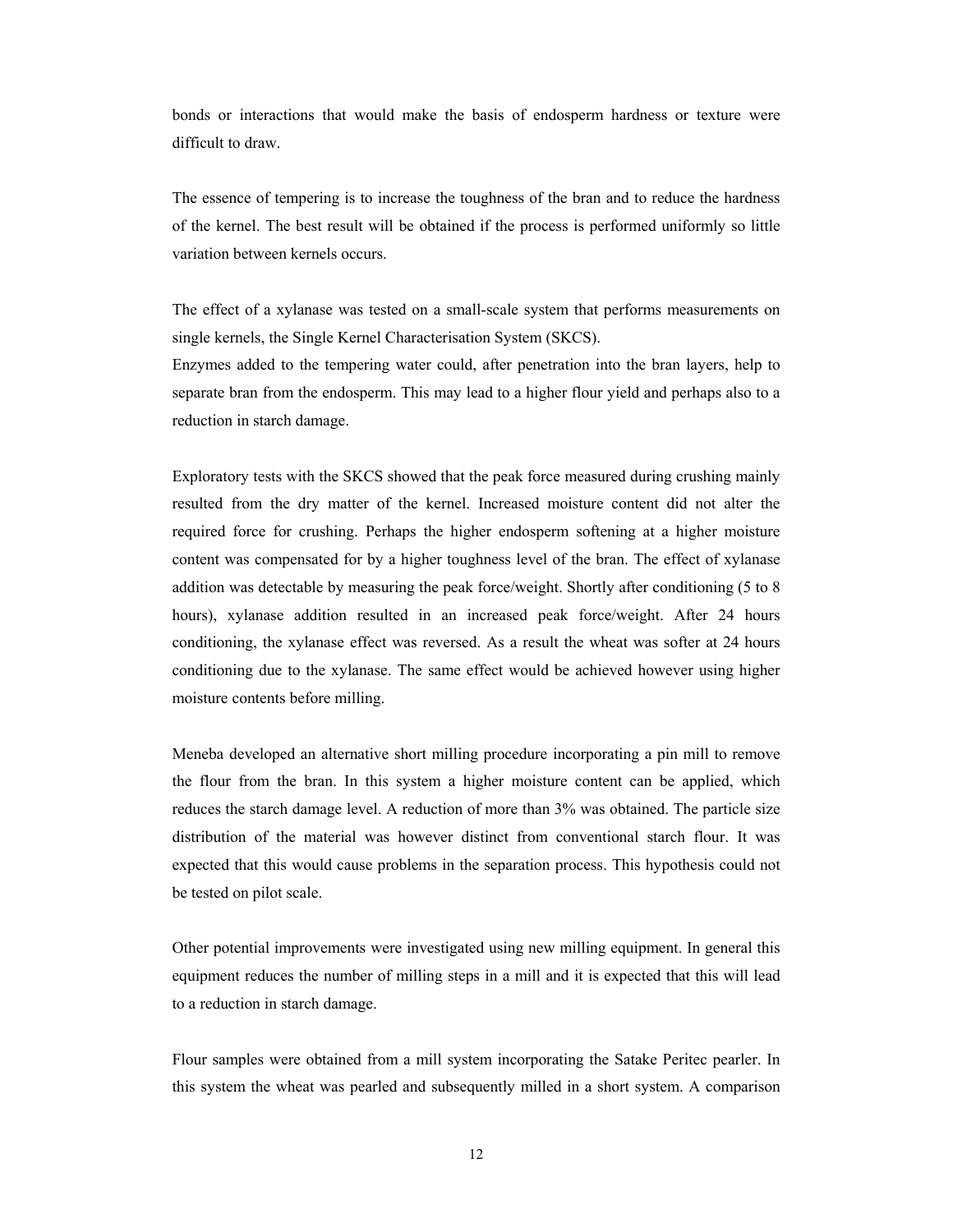was made with a standard milling system. Flour yields, ash contents and starch damage were not significantly different, so the samples were not investigated further.

Using a Jäckering system in the pilot mill proved to be quite successful. This system reduces a mill stream in particle size by impact. The overall result is a reduction in starch damage. Compared to standard starch flour production with 11-12 % starch damage, the Jäckering flour only had 6.3 to 8.8% damaged starch at comparable or higher extraction rates.

The final approach for a reduction in damage starch was the use of soft wheat to replace hard wheat. Milling soft wheat usually results in lower flour yields compared to hard wheats. In the trial carried out, the flour yield was reduced by 2.2% at comparable ash contents. The starch damage in the soft wheat flour was 2.8% lower than in the hard wheat. This approach does not require any investment in equipment and is therefore most promising for the milling industry.

#### **Adding Value to Co-Products**

Institutes involved:

Levington Agriculture and CCFRA

This aspect of the project followed on from pilot studies in 1996 and 1997 funded by the HGCA (Project Reports 144 and 157) in which small scale composting was carried out on bran and various carbon-rich wastes, and the resulting products successfully tested as growing media for tomatoes and as a turf top dressing.

The value of wheatfeed fell by 50% from 1996 to 1997, affecting the milling industry economically. This aspect of the project was to investigate whether alternative uses for wheatfeed were available in the horticultural sector, where product values are generally higher than in agriculture, compared with as cattlefeed. As the organic growing industry was also increasing, and the requirement would be for composting to be carried out on any materials brought on to an organic farm, different methods of composting were also investigated. The composting process releases some of the nutrients from their organic form, making them more readily available to plants.

Composting was carried out on small (100 litre) and large (30 cubic metre) in-vessel systems with controlled airflow and temperatures. Wheatfeed pellets were used, as supplied by mills,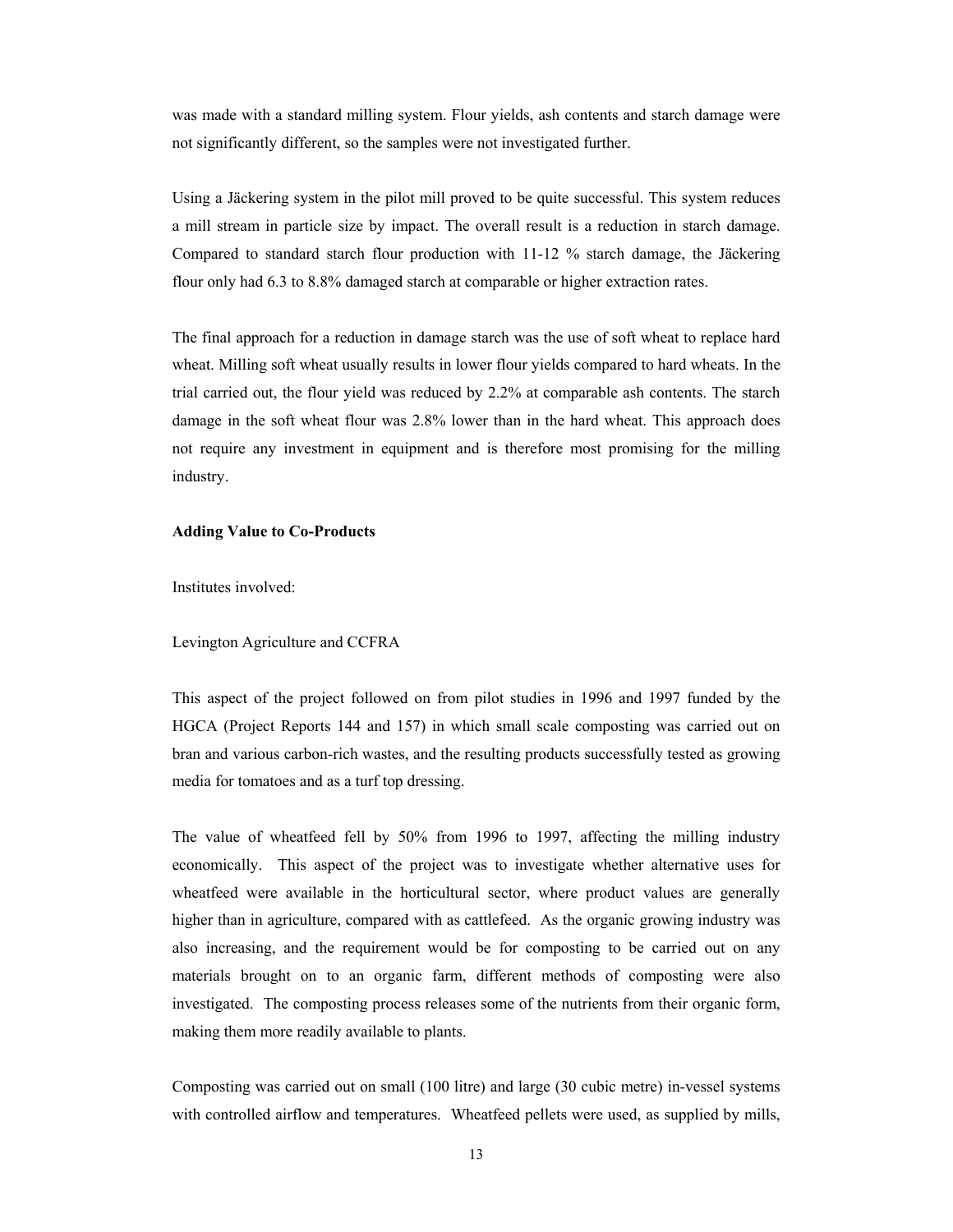and water added to bring the moisture up to 50-60% that is ideal for the composting process. It was found that the wash water used from the starch industry contained chloride in amounts excessive for plants and so could not be used further.

The wetted wheatfeed could not be composted without the addition of a bulking agent as it starts to ferment in the absence of oxygen. Additives tested were shredded bank notes, friction bran, carbon perlite, and an inert plastic aerating agent. All mixtures performed well with the carbon perlite compost showing potential as a fertilizer carrier. Wheatfeed with water and the inert bulking agent was considered to be the recipe with the most potential for commercial application to produce a component for growing media or an organic-based fertilizer.

Wheatfeed contains the following nutrients before composting: total nitrogen 2.6%, total phosphate 2.1% and total potash 1.4%. The carbon to nitrogen ratio is 15 indicating that nitrogen will be released during the composting process. This makes wheatfeed a useful activator for the composting of high carbon wastes. On its own, composted wheatfeed became a fertilizer strength product with the added benefits of retaining water and being able to replace some of the volume in a growing medium mix. The degree of composting was found to affect the fertilizing properties of the material. Composting for a short period, during which temperatures were raised to kill any plant pathogens, released some of the nitrogen whilst retaining some slow release effects. Mixed with peat, coir or woodfibre materials the composted wheatfeed provided all of the nutrients required growing a range of plant species. The rate of addition was successfully tested in growing trials, and storage tests were conducted to study the changes that took place.

The composted wheatfeed was found to have good effects as a fertilizer for cabbages and wheat, and as a turf fertilizer. Some moss cover reduction was also seen as a result of improved grass vigour.

#### **Starch and Gluten Production**

Institutes involved:

### TNO Food Research and AVEBE

The aim was to test raw materials from other tasks and optimise wheat starch production in terms of yield and purity by improving separation and purification.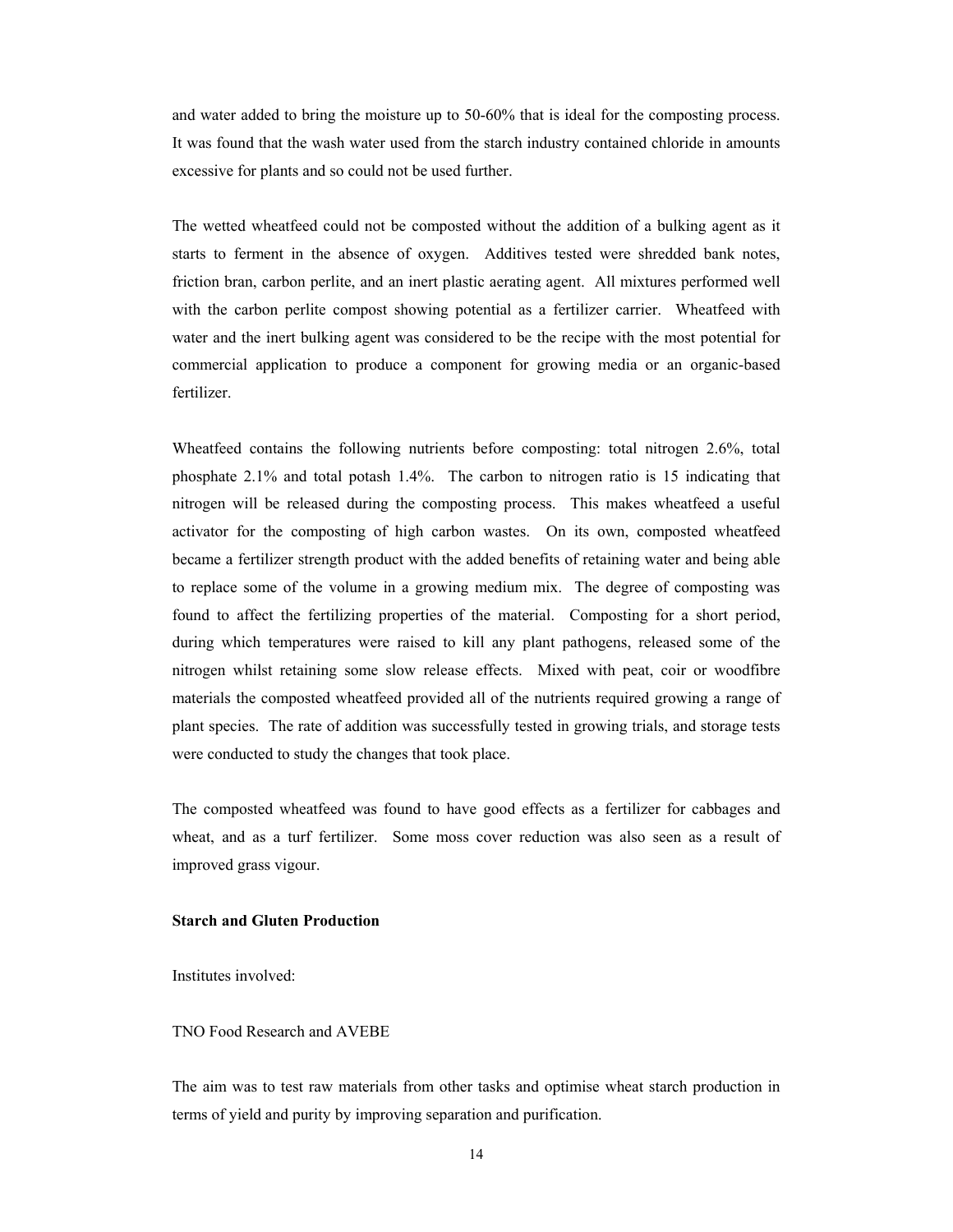The design of the pilot scale experiments with new equipment involved combinations of variations in temperature, dry matter content and high and low energy input. The experiments showed that weak and strong flour types could be processed in the system. The reproducibility of the system was very low and so no conclusions on yield improvements could be made. Furthermore, poor gluten agglomeration was obtained at temperatures between 20°C to 30°C for both flour types. In the pilot system, the strong flour required a higher energy input than the weak flour for optimal development. It was concluded that a 3phase decanter system would be able to process flour types of various quality, so no restrictions on raw material type are involved. No conclusions on the yield improvements of the system could be drawn.

From laboratory-scale experiments it was concluded that a reduction of damaged starch will result in an increase in recoverable starch yield. The increase in yield will depend on the actual level of damaged starch in the flour. Besides the effect on starch yield, an effect on processing costs is also expected.

The optimisation of the wheat starch separation was tested using new equipment of Westfalia Separator on pilot-scale, a three-phase decanter separator. The systems was tested for two aspects:

- the improvement of yields
- the performance for various flour types for various processing conditions

Prior to the pilot-tests, small scale tests were carried out to identify critical processing parameters. These small-scale tests would indicate if wheat flours of distinct qualities could be processed and what kind of process adjustments should be performed in case of failures.

Two flour types were tested using the standard AVEBE-Latenstein laboratory separation method (large-scale glutomatic type). In these experiments temperature, flour/water ratio and mixing time were varied. The strong flour type (Kluut) performed well at a low temperature  $(20^{\circ}C)$ , a flour-water ratio of 1 to 0.9, and a mixing time of 30-50 seconds. The protein recovery for this flour type was 76%. The weak flour type (Zwaluw) could be processed only if temperature was raised (35°C), more water was added (flour/water ratio 1 to 1.15) and mixing time was reduced (25 seconds). The protein recovery obtained was less than 67%.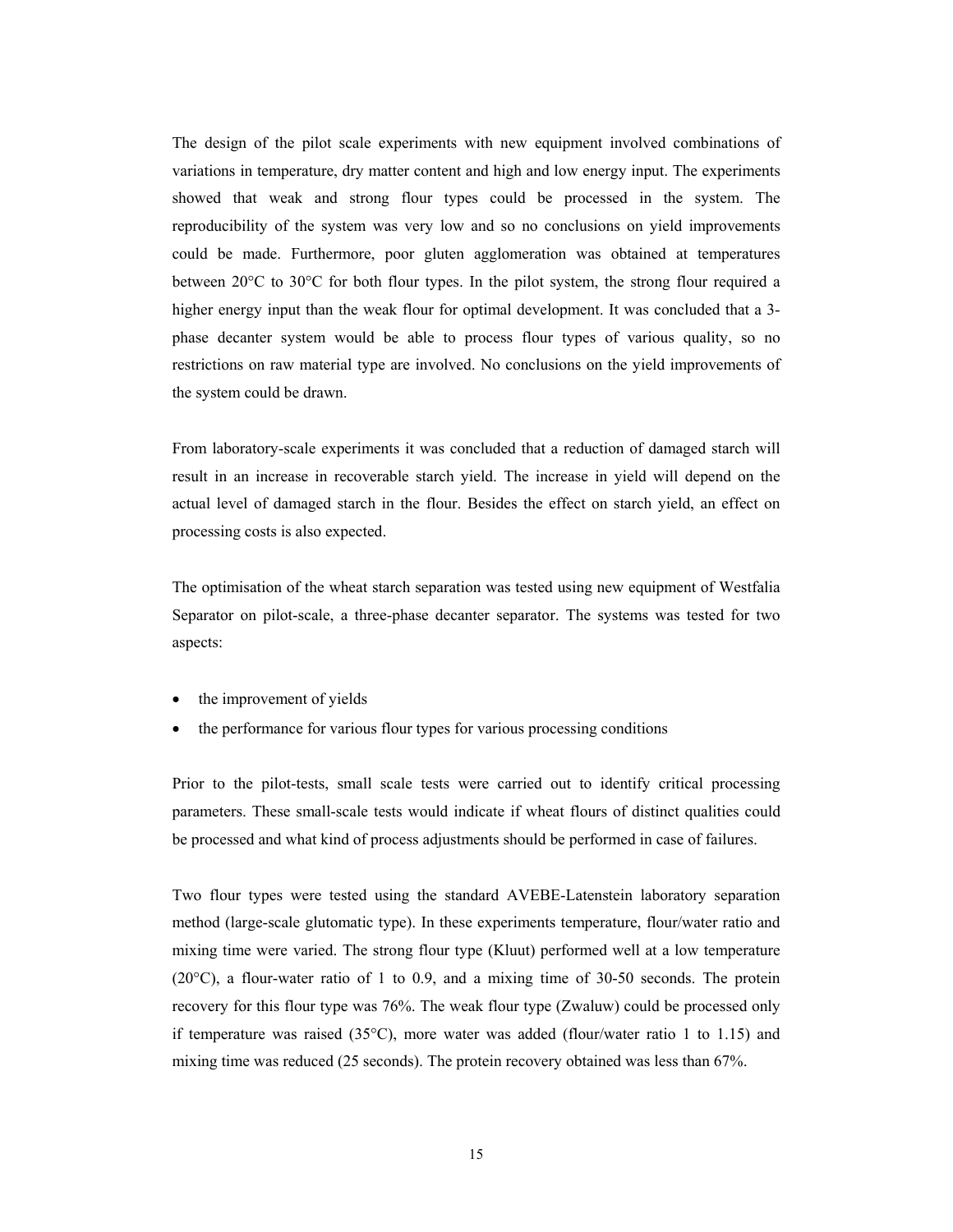To establish a relationship between damaged starch content and the yield of recoverable starch, flour samples from hard and soft wheat varieties were investigated. Including all the data available, it appeared that there was no linear relationship between damaged starch and starch yield. In the range between 6 to 8% damaged starch, an increase of 1% of damaged starch resulted in a more than 1% reduction of starch yield. Above 9% damaged starch, the reduction of starch yield appears to be far less (ca. 0.5%). A reason for this may be the change in viscosity of the system, the viscosity of the system will be increased with higher starch damage. At low damage levels, this increase will not affect the separatability of the granules. At high starch damage levels, it will become more difficult to separate the damaged and nondamaged granules. The recoverable starch fraction will therefore contain more damaged starch. In production this can only be removed by using more water or by increased centrifugation energies. Thus, damaged starch results in lower starch yields, but also in higher processing costs to meet quality specifications.

#### **Evaluation Of The Use Of Produced Starches In Paper**

Institute involved:

#### Centre Technique du Papier

The objective was to evaluate the suitability of flours in paper coatings. Flours were selected by INRA and ULICE and pre-treated through various methods. The various treatments performed on selected flours were :

- Turboseparation.
- Chemical treatment by the addition of Tixosil or not during the papermaking process.
- Mechanical treatment by separation or separation and grinding
- Mechanical treatment by various grinding methods
- Decreasing the residual protein amount in flours

The samples were tested at laboratory scale for the following properties:

- Flour cooking:
- Control of the flour solution properties by visual aspect and retrogradation phenomenon.
- Laboratory size-press treatment.